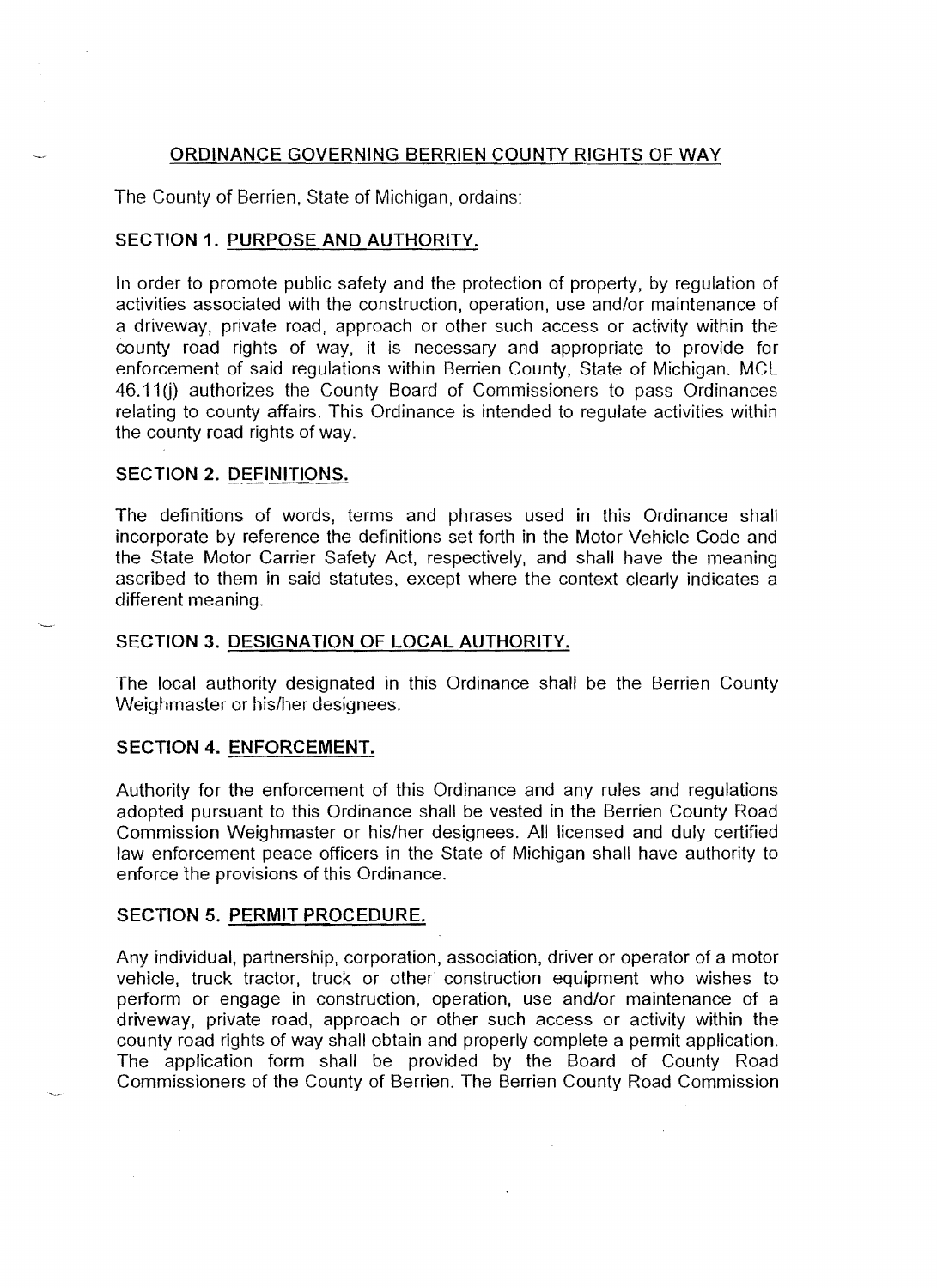may establish applicable permit fees and shall also develop the form and content of the permit application. No work shall be started in the county road rights of way until the applicant has been issued an approved permit by the Berrien County Road Commission. The issuance of a permit shall not relieve the permit holder from meting any applicable requirements of state law, local ordinances, and State and Federal regulations.

### SECTION 6. RULES AND REGULATIONS.

The Berrien County Road Commission is hereby authorized to prepare and adopt any and all rules and regulations which are necessary for the implementation of this Ordinance. Said documents shall be maintained at the Berrien County Road Commission and shall be made available to the public during normal business hours.

## SECTION 7. APPLICABILITY OF STATE MOTOR CARRIER SAFETY ACT.

The rules, regulations and amendments thereto promulgated by the Department of State Police pursuant to the Michigan Motor Carrier Safety Act are incorporated by reference as though fully set forth herein, to the extent applicable to this Ordinance.

## SECTION 8. VIOLATIONS GENERALLY.

(a) Any driver, operator, contractor, sub-contractor, or individual(s) who fails to obtain a permit pursuant to this Ordinance or who otherwise violates this Ordinance or rules and regulations promulgated pursuant to this Ordinance is subject to the penalty provisions set forth herein.

(b) Any owner, contractor, subcontractor, individual or any officer or agent of any individual, partnership, corporation or association or lessee or receiver appointed by any Court who requires or knowingly permits an individual to operate any truck, tractor or trailer, or piece of construction equipment who fails to obtain a permit pursuant to this Ordinance or who otherwise violates this Ordinance or rules and regulations promulgated pursuant to this Ordinance, is subject to the penalty provisions set forth herein.

(c) The Berrien County Road Commission Weighmaster, his/her designee, or a law enforcement officer may stop, investigate and inspect vehicles and activities within the County rights of way. If a violation is found, the officer may issue notice to appear for that violation.

### SECTION 9. SANCTION FOR A VIOLATION.

Sanction for a violation shall constitute a civil infraction punishable by an imposition of a civil fine which shall not be more than Two Hundred Fifty Dollars

2